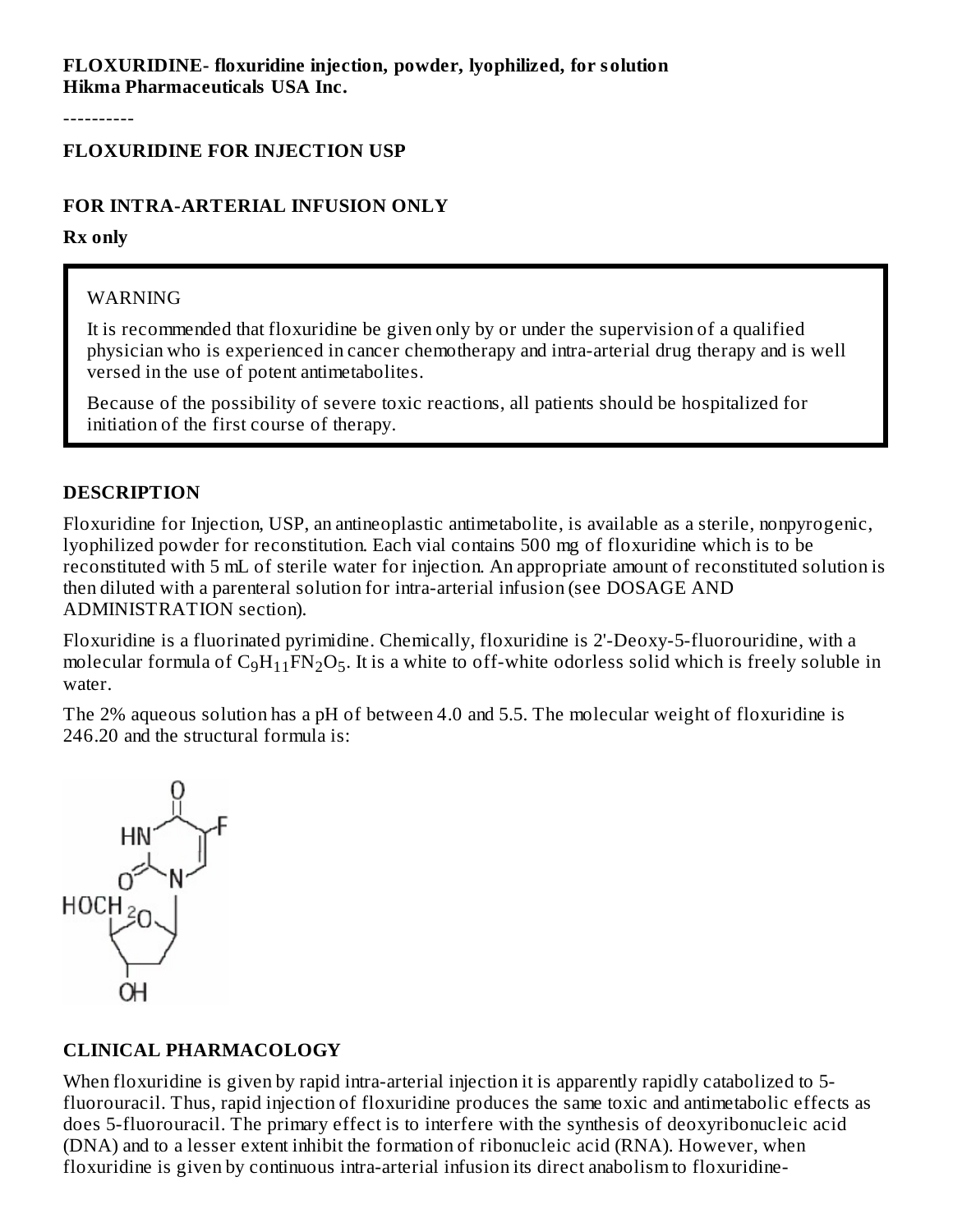monophosphate is enhanced, thus increasing the inhibition of DNA.

Floxuridine is metabolized in the liver. The drug is excreted intact and as urea, fluorouracil, a-fluorob-ureidopropionic acid, dihydrofluorouracil, a-fluoro-b-guanidopropionic acid and a-fluoro-b-alanine in the urine; it is also expired as respiratory carbon dioxide. Pharmacokinetic data on intra-arterial infusion of floxuridine are not available.

## **INDICATIONS AND USAGE**

Floxuridine for Injection, USP is effective in the palliative management of gastrointestinal adenocarcinoma metastatic to the liver, when given by continuous regional intra-arterial infusion in carefully selected patients who are considered incurable by surgery or other means. Patients with known disease extending beyond an area capable of infusion via a single artery should, except in unusual circumstances, be considered for systemic therapy with other chemotherapeutic agents.

### **CONTRAINDICATIONS**

Floxuridine therapy is contraindicated for patients in a poor nutritional state, those with depressed bone marrow function or those with potentially serious infections.

### **WARNINGS**

BECAUSE OF THE POSSIBILITY OF SEVERE TOXIC REACTIONS, ALL PATIENTS SHOULD BE HOSPITALIZED FOR THE FIRST COURSE OF THERAPY.

Floxuridine should be used with extreme caution in poor risk patients with impaired hepatic or renal function or a history of high-dose pelvic irradiation or previous use of alkylating agents. The drug is not intended as an adjuvant to surgery.

Floxuridine may cause fetal harm when administered to a pregnant woman. It has been shown to be teratogenic in the chick embryo, mouse (at doses of 2.5 to 100 mg/kg) and rat (at doses of 75 to 150 mg/kg). Malformations included cleft palates; skeletal defects; and deformed appendages, paws and tails. The dosages which were teratogenic in animals are 4.2 to 125 times the recommended human therapeutic dose.

There are no adequate and well-controlled studies with floxuridine in pregnant women. If this drug is used during pregnancy or if the patient becomes pregnant while taking (receiving) this drug, the patient should be apprised of the potential hazard to the fetus. Women of childbearing potential should be advised to avoid becoming pregnant.

### **Combination Therapy**

Any form of therapy which adds to the stress of the patient, interferes with nutrition or depresses bone marrow function will increase the toxicity of floxuridine.

## **PRECAUTIONS**

### **General**

Floxuridine is a highly toxic drug with a narrow margin of safety. Therefore, patients should be carefully supervised since therapeutic response is unlikely to occur without some evidence of toxicity. Severe hematological toxicity, gastrointestinal hemorrhage and even death may result from the use of floxuridine despite meticulous selection of patients and careful adjustment of dosage. Although severe toxicity is more likely in poor risk patients, fatalities may be encountered occasionally even in patients in relatively good condition.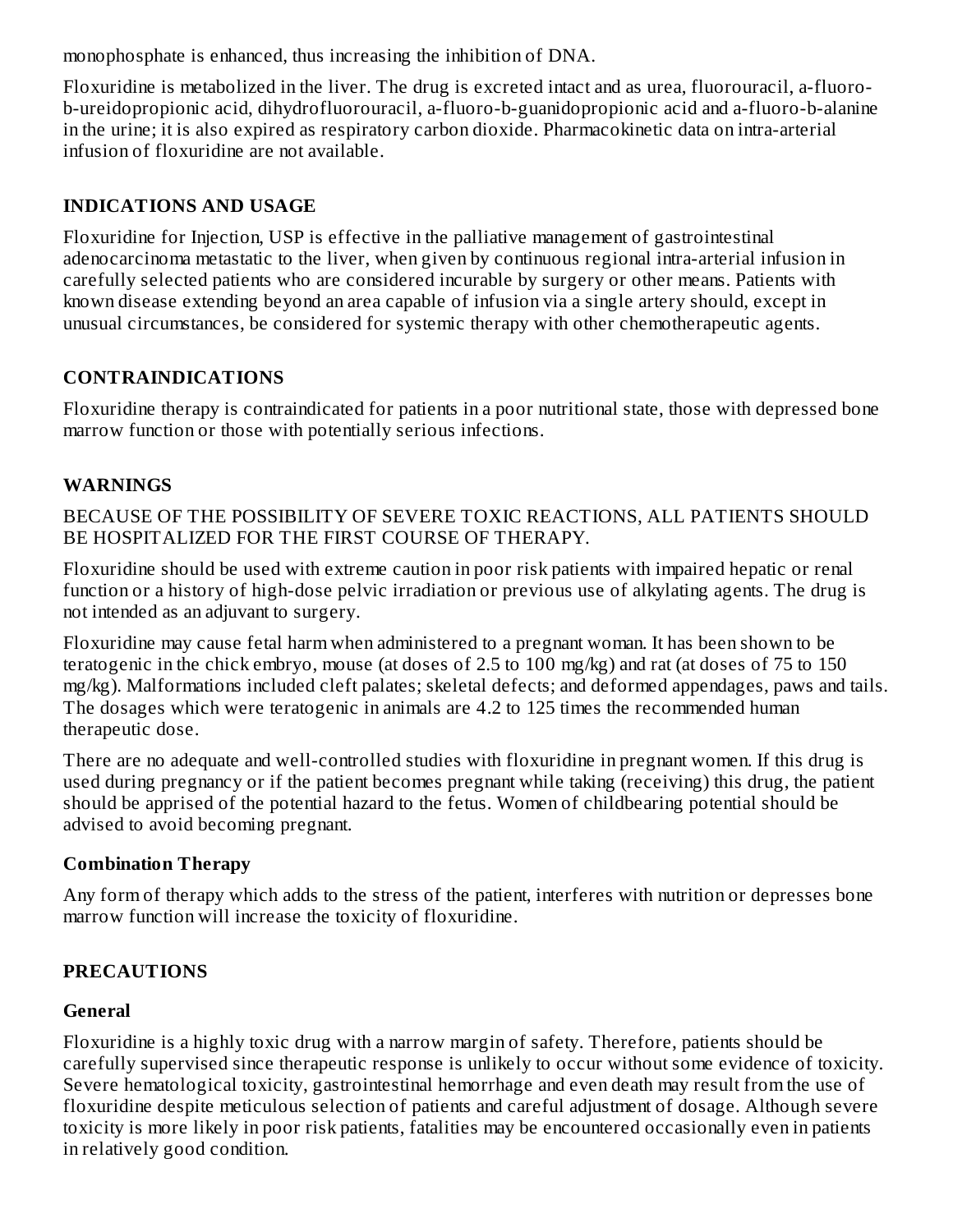Therapy is to be discontinued promptly whenever one of the following signs of toxicity appears:

- Myocardial ischemia
- Stomatitis or esophagopharyngitis, at the first visible sign
- Leukopenia (WBC under 3500) or a rapidly falling white blood count
- Vomiting, intractable
- Diarrhea, frequent bowel movements or watery stools
- Gastrointestinal ulceration and bleeding
- Thrombocytopenia (platelets under 100,000)
- Hemorrhage from any site  $\bullet$

## **Information for Patients**

Patients should be informed of expected toxic effects, particularly oral manifestations. Patients should be alerted to the possibility of alopecia as a result of therapy and should be informed that it is usually a transient effect.

## **Laboratory Tests**

Careful monitoring of the white blood count and platelet count is recommended.

# **Drug Interactions**

See WARNINGS section.

# **Carcinogenesis, Mutagenesis, Impairment of Fertility**

## Carcinogenesis

Long-term studies in animals to evaluate the carcinogenic potential of floxuridine have not been conducted. On the basis of the available data, no evaluation can be made of the carcinogenic risk of floxuridine to humans.

## Mutagenesis

Oncogenic transformation of fibroblasts from mouse embryo has been induced *in vitro* by floxuridine, but the relationship between oncogenicity and mutagenicity is not clear. Floxuridine has also been shown to be mutagenic in human leukocytes *in vitro* and in the *Drosophila* test system. In addition, 5 fluorouracil, to which floxuridine is catabolized when given by intra-arterial injection, has been shown to be mutagenic in *in vitro* tests.

## Impairment of Fertility

The effects of floxuridine on fertility and general reproductive performance have not been studied in animals. However, because floxuridine is catabolized to 5-fluorouracil, it should be noted the 5 fluorouracil has been shown to induce chromosomal aberrations and changes in chromosome organization of spermatogonia in rats at doses of 125 or 250 mg/kg, administered intraperitoneally.

Spermatogonial differentiation was also inhibited by fluorouracil, resulting in transient infertility. In female rats, fluorouracil, administered intraperitoneally at doses of 25 or 50 mg/kg during the preovulatory phase of oogenesis, significantly reduced the incidence of fertile matings, delayed the development of pre- and post-implantation embryos, increased the incidence of preimplantation lethality and induced chromosomal anomalies in these embryos. Compounds such as floxuridine, which interfere with DNA, RNA and protein synthesis, might be expected to have adverse effects on gametogenesis.

# **Pregnancy**

Teratogenic Effects: Pregnancy Category D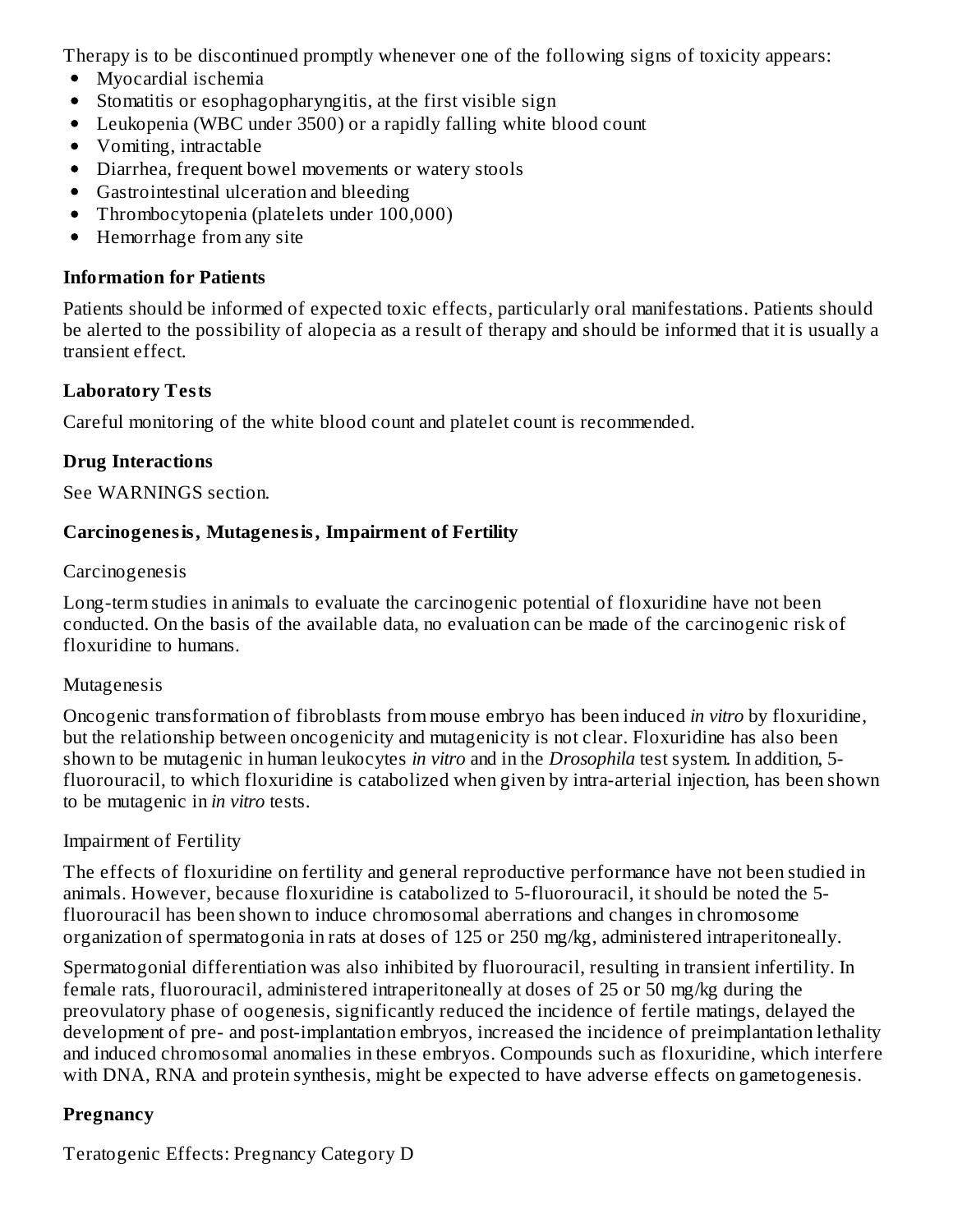See WARNINGS section. Floxuridine has been shown to be teratogenic in the chick embryo, mouse (at doses of 2.5 to 100 mg/kg) and rat (at doses of 75 to 150 mg/kg). Malformations included cleft palates, skeletal defects and deformed appendages, paws and tails. The dosages which were teratogenic in animals were 4.2 to 125 times the recommended human therapeutic dose.

There are no adequate and well-controlled studies with floxuridine in pregnant women. While there is no evidence of teratogenicity in humans due to floxuridine, it should be kept in mind that other drugs which inhibit DNA synthesis (e.g., methotrexate and aminopterin) have been reported to be teratogenic in humans. Floxuridine should be used during pregnancy only if the potential benefit justifies the potential risk to the fetus.

### Nonteratogenic Effects

Floxuridine has not been studied in animals for its effects on peri- and postnatal development. However, compounds which inhibit DNA, RNA and protein synthesis might be expected to have adverse effects on peri- and postnatal development.

## **Nursing Mothers**

It is not known whether floxuridine is excreted in human milk. Because floxuridine inhibits DNA and RNA synthesis, mothers should not nurse while receiving this drug.

## **Pediatric Us e**

Safety and effectiveness in pediatric patients have not been established.

# **ADVERSE REACTIONS**

Adverse reactions to the arterial infusion of floxuridine are generally related to the procedural complications of regional arterial infusion.

The more common adverse reactions to the drug are nausea, vomiting, diarrhea, enteritis, stomatitis and localized erythema. The more common laboratory abnormalities are anemia, leukopenia, thrombocytopenia and elevations of alkaline phosphatase, serum transaminase, serum bilirubin and lactic dehydrogenase.

Other adverse reactions are:

*Gastrointestinal:* duodenal ulcer, duodenitis, gastritis, bleeding, gastroenteritis, glossitis, pharyngitis, anorexia, cramps, abdominal pain; possible intra- and extrahepatic biliary sclerosis, as well as acalculous cholecystitis.

*Dermatologic:* alopecia, dermatitis, nonspecific skin toxicity, rash.

*Cardiovascular:* myocardial ischemia.

*Miscellaneous Clinical Reactions:* fever, lethargy, malaise, weakness.

*Laboratory Abnormalities:* BSP, prothrombin, total proteins, sedimentation rate and thrombopenia.

*Procedural Complications of Regional Arterial Infusion:* arterial aneurysm; arterial ischemia; arterial thrombosis; embolism; fibromyositis; thrombophlebitis; hepatic necrosis; abscesses; infection at catheter site; bleeding at catheter site; catheter blocked, displaced or leaking.

The following adverse reactions have not been reported with floxuridine but have been noted following the administration of 5-fluorouracil. While the possibility of these occurring following floxuridine therapy is remote because of its regional administration, one should be alert for these reactions following the administration of floxuridine because of the pharmacological similarity of these two drugs: pancytopenia, agranulocytosis, myocardial ischemia, angina, anaphylaxis, generalized allergic reactions, acute cerebellar syndrome, nystagmus, headache, dry skin, fissuring, photosensitivity, pruritic maculopapular rash, increased pigmentation of the skin, vein pigmentation, lacrimal duct stenosis, visual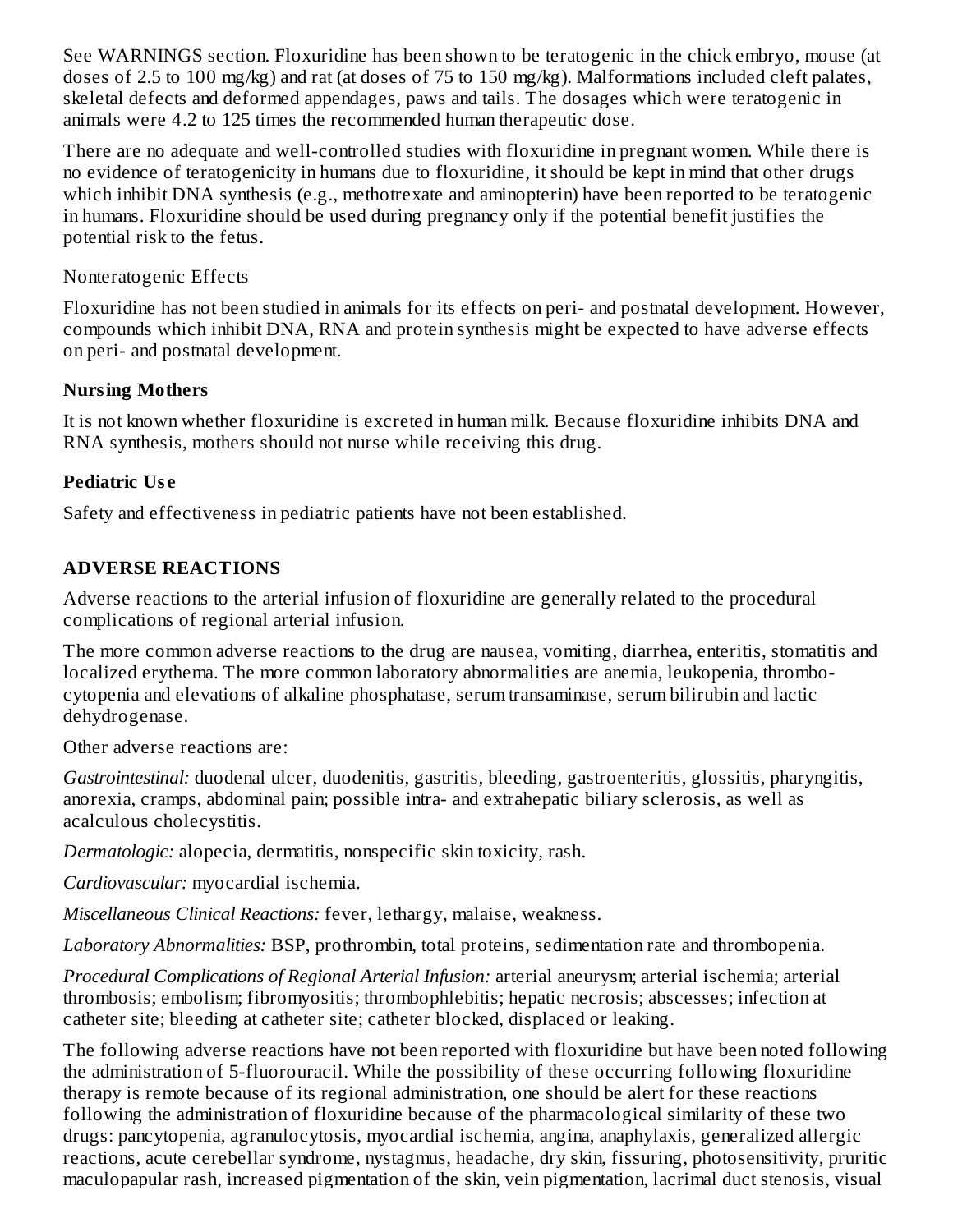maculopapular rash, increased pigmentation of the skin, vein pigmentation, lacrimal duct stenosis, visual changes, lacrimation, photophobia, disorientation, confusion, euphoria, epistaxis and nail changes, including loss of nails.

# **OVERDOSAGE**

The possibility of overdosage with floxuridine is unlikely in view of the mode of administration. Nevertheless, the anticipated manifestations would be nausea, vomiting, diarrhea, gastrointestinal ulceration and bleeding, bone marrow depression (including thrombocytopenia, leukopenia and agranulocytosis). No specific antidotal therapy exists. Patients who have been exposed to an overdosage of floxuridine should be monitored hematologically for at least 4 weeks. Should abnormalities appear, appropriate therapy should be utilized.

The acute intravenous toxicity of floxuridine is as follows:

|             | $LD_{50}$                  |  |  |  |  |
|-------------|----------------------------|--|--|--|--|
|             | Species $(mg/kg \pm S.E.)$ |  |  |  |  |
| Mouse       | $880 \pm 51$               |  |  |  |  |
| <b>R</b> at | $670 \pm 73$               |  |  |  |  |
| Rabbit      | $94 \pm 19.6$              |  |  |  |  |
| Jog         | $157 + 46$                 |  |  |  |  |

## **DOSAGE AND ADMINISTRATION**

Each vial must be reconstituted with 5 mL of sterile water for injection to yield a solution containing approximately 100 mg of floxuridine/mL. The calculated daily dose(s) of the drug is then diluted with 5% dextrose or 0.9% sodium chloride injection to a volume appropriate for the infusion apparatus to be used. The administration of floxuridine is best achieved with the use of an appropriate pump to overcome pressure in large arteries and to ensure a uniform rate of infusion.

Parenteral drug products should be inspected visually for particulate matter and discoloration prior to administration whenever solution and container permit.

The recommended therapeutic dosage schedule of floxuridine by continuous arterial infusion is 0.1 to 0.6 mg/kg/day. The higher dosage ranges (0.4 to 0.6 mg) are usually employed for hepatic artery infusion because the liver metabolizes the drug, thus reducing the potential for systemic toxicity.

Therapy can be given until adverse reactions appear. (See PRECAUTIONS section.) When these side effects have subsided, therapy may be resumed. The patient should be maintained on therapy as long as response to floxuridine continues.

Procedures for proper handling and disposal of anticancer drugs should be considered. Several guidelines on this subject have been published.<sup>1-7</sup> There is no general agreement that all of the procedures recommended in the guidelines are necessary or appropriate.

## **HOW SUPPLIED**

Floxuridine for Injection, USP, 500 mg, lyophilized, in a 5 mL vial, is supplied in individual cartons.

**NDC 0143-9270-01.** This is to be reconstituted with 5 mL sterile water for injection. The sterile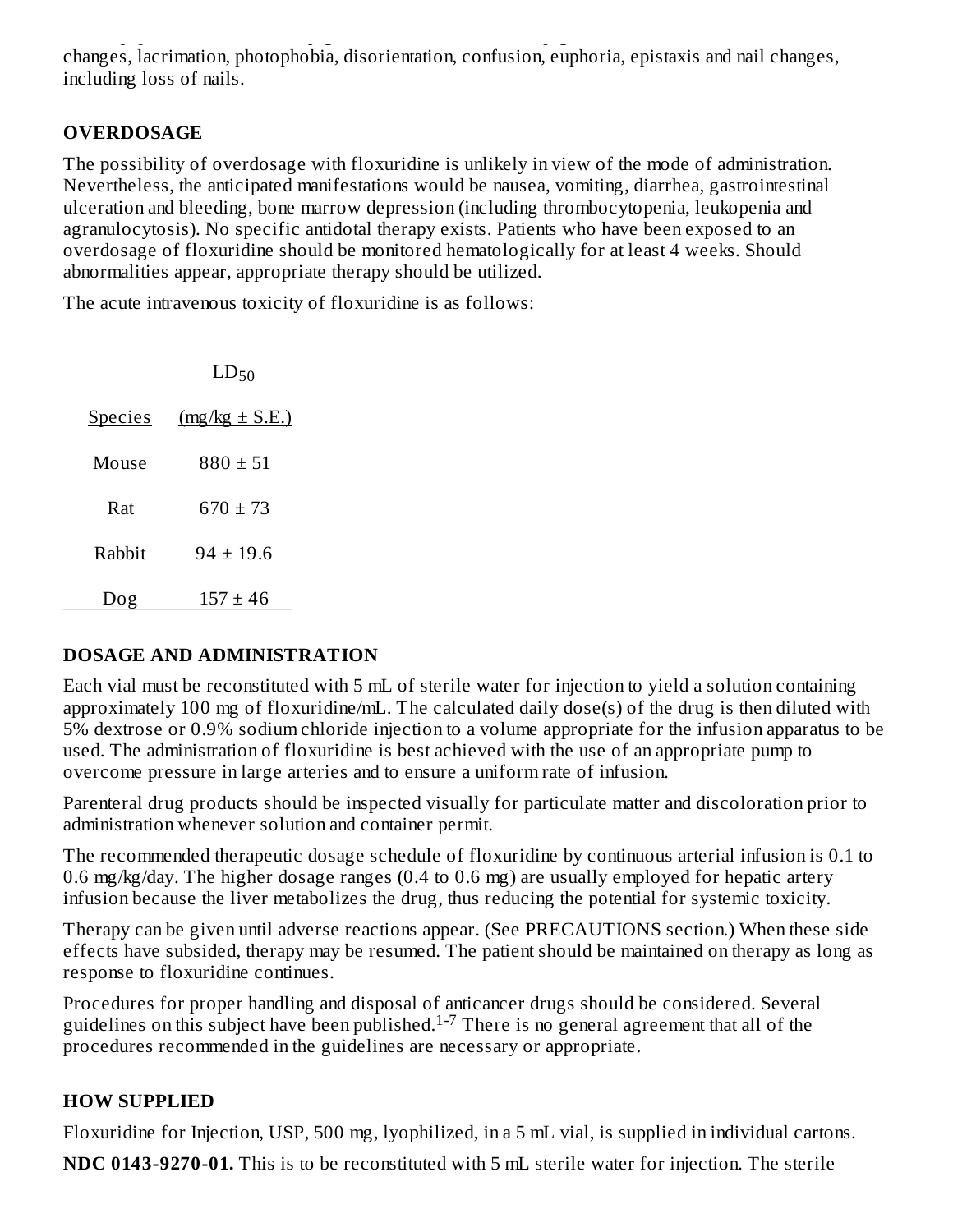powder should be stored at 20° to 25°C (68° to 77°F) [See USP Controlled Room Temperature]. Reconstituted vials should be stored under refrigeration 2° to 8°C (36° to 46°F) for not more than 2 weeks.

To report SUSPECTED ADVERSE REACTIONS, contact West-Ward Pharmaceuticals Corp. at 1- 877-845-0689, or the FDA at 1-800-FDA-1088 or www.fda.gov/medwatch.

For Product Inquiry call 1-877-845-0689.

#### **REFERENCES**

- 1.Recommendations for the safe handling of parenteral antineoplastic drugs. Washington, DC, US Government Printing Office, NIH publication 83-2621.
- 2.AMA Council Report. Guidelines for handling parenteral antineoplastics. *JAMA*. Mar 15, 1985, 253:1590-1592.
- 3.National Study Commission on Cytotoxic Exposure: Recommendation for handling cytotoxic agents. Available from Louis P. Jeffrey, ScD, Director of Pharmacy Services, Rhode Island Hospital, 593 Eddy Street, Providence, Rhode Island 02902.
- 4.Clinical Oncological Society of Australia: Guidelines and recommendations for safe handling of antineoplastic agents. *Med J Aust*. Apr 30, 1983, 1:426-428.
- 5.Jones, RB, Frank R, Mass T: Safe handling of chemotherapeutic agents: a report from the Mount Sinai Medical Center. *CA.* Sept - Oct, 1983, 33:258-263.
- 6.American Society of Hospital Pharmacists Technical Assistance Bulletin on Handling Cytotoxic and Hazardous Drugs. *AM J Hosp* Pharm 1990:47:1033-1049.
- 7.Controlling Occupational Exposure to Hazardous Drugs. (OSHA WORK-PRACTICE GUIDELINES). *AM J Health-Syst Pharm*. 1996:523:1669-1685

Manufactured by

THYMOORGAN PHARMAZIE GmbH,

Schiffgraben 23, 38690 Goslar, Germany

Distributed by

West-Ward Pharmaceuticals Corp.

Eatontown, NJ 07724 USA

Revised January 2017

127.207.027/00

## **VIAL LABEL**



**Floxuridine for Injection 500 mg /vial label**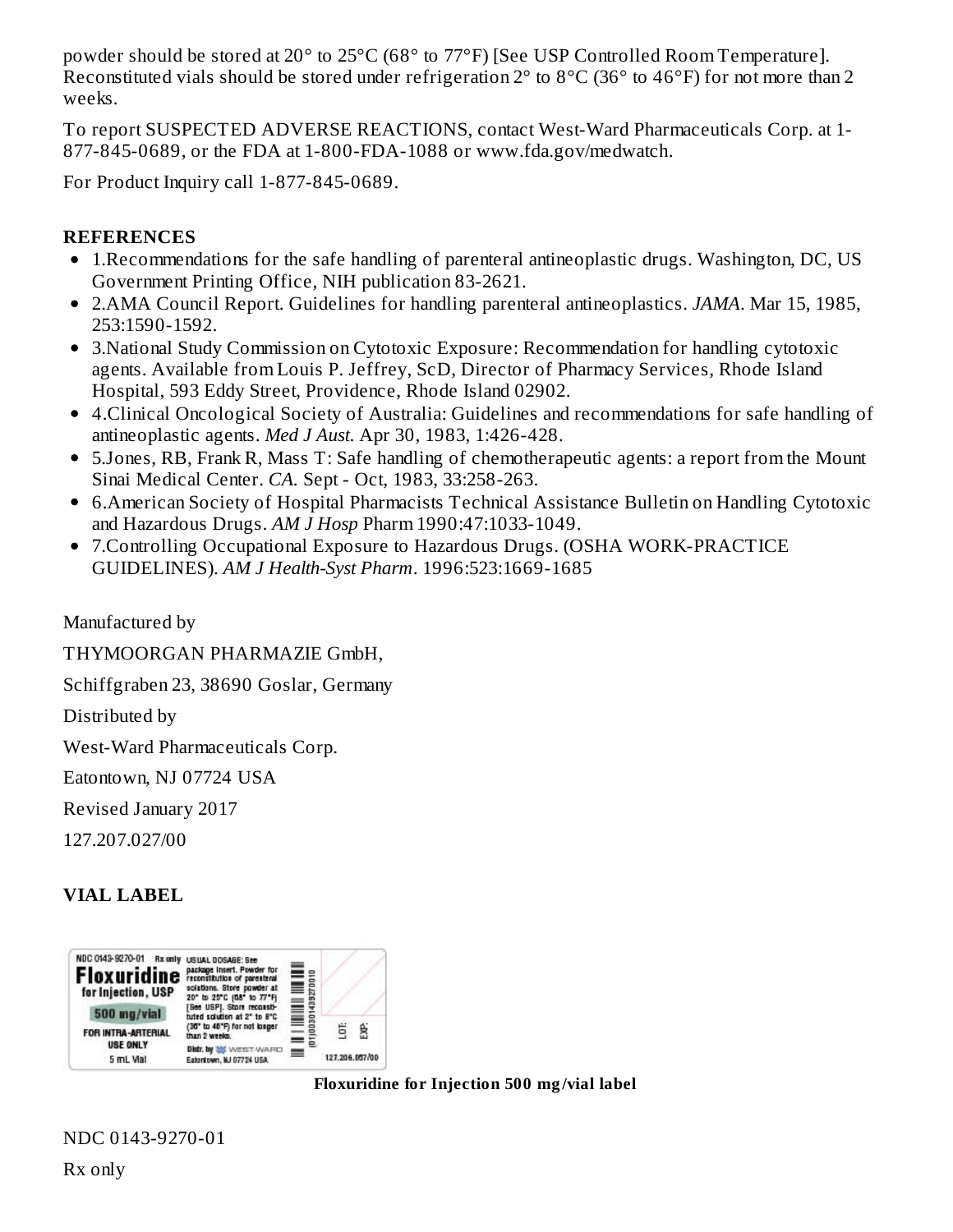Floxuridine for Injection, USP 500 mg/vial FOR INTRA-ARTERIAL USE ONLY 5 mL Vial

### **SERIALIZATION IMAGE**



**Repres entative Carton Serialization Imag e**

|                                                                | <b>FLOXURIDINE</b>             |                       |                                                   |                          |                             |  |                           |               |  |  |
|----------------------------------------------------------------|--------------------------------|-----------------------|---------------------------------------------------|--------------------------|-----------------------------|--|---------------------------|---------------|--|--|
| floxuridine injection, powder, lyophilized, for solution       |                                |                       |                                                   |                          |                             |  |                           |               |  |  |
|                                                                |                                |                       |                                                   |                          |                             |  |                           |               |  |  |
| <b>Product Information</b>                                     |                                |                       |                                                   |                          |                             |  |                           |               |  |  |
|                                                                | Product Type                   |                       | HUMAN PRESCRIPTION DRUG                           | Item Code (Source)       |                             |  |                           | NDC:0143-9270 |  |  |
|                                                                | <b>Route of Administration</b> |                       | <b>INTRA-ARTERIAL</b>                             |                          |                             |  |                           |               |  |  |
|                                                                |                                |                       |                                                   |                          |                             |  |                           |               |  |  |
| <b>Active Ingredient/Active Moiety</b>                         |                                |                       |                                                   |                          |                             |  |                           |               |  |  |
| <b>Ingredient Name</b>                                         |                                |                       |                                                   | <b>Basis of Strength</b> |                             |  | Strength                  |               |  |  |
| FLOXURIDINE (UNII: 039LU44I5M) (FLOXURIDINE - UNII:039LU44I5M) |                                |                       |                                                   | <b>FLOXURIDINE</b>       |                             |  | $100$ mg in $1$ mL        |               |  |  |
|                                                                |                                |                       |                                                   |                          |                             |  |                           |               |  |  |
| <b>Inactive Ingredients</b>                                    |                                |                       |                                                   |                          |                             |  |                           |               |  |  |
| <b>Ingredient Name</b>                                         |                                |                       |                                                   |                          | Strength                    |  |                           |               |  |  |
| WATER (UNII: 059QF0KO0R)                                       |                                |                       |                                                   |                          |                             |  |                           |               |  |  |
|                                                                |                                |                       |                                                   |                          |                             |  |                           |               |  |  |
|                                                                |                                |                       |                                                   |                          |                             |  |                           |               |  |  |
| Packaging                                                      |                                |                       |                                                   |                          |                             |  |                           |               |  |  |
| #                                                              | <b>Item Code</b>               |                       | <b>Package Description</b>                        |                          | <b>Marketing Start Date</b> |  | <b>Marketing End Date</b> |               |  |  |
|                                                                | 1 NDC:0143-9270-01             | 1 in 1 BOX, UNIT-DOSE |                                                   |                          | 02/15/2018                  |  |                           |               |  |  |
| $\mathbf{1}$                                                   |                                |                       | 5 mL in 1 VIAL; Type 0: Not a Combination Product |                          |                             |  |                           |               |  |  |
|                                                                |                                |                       |                                                   |                          |                             |  |                           |               |  |  |
|                                                                |                                |                       |                                                   |                          |                             |  |                           |               |  |  |